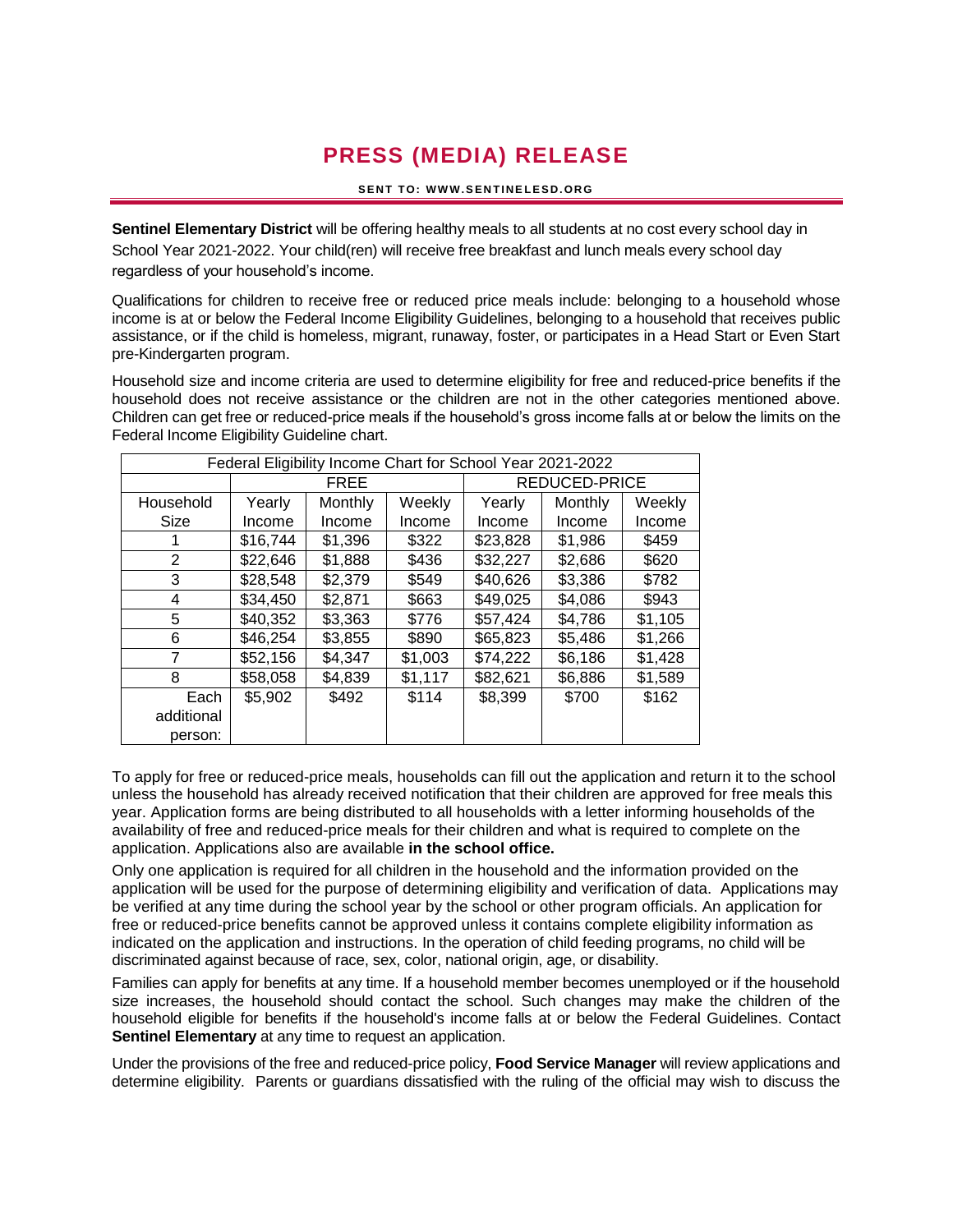decision with the determining official on an informal basis. Parents wishing to make a formal appeal for a hearing on the decision may make a request either orally or in writing to **Annette Maynes, 928-323-3300.**

When known to Sentinel Elementary households will be notified of their children's eligibility for free meals if they are members of households receiving assistance from the:

- Supplemental Nutrition Assistance Program (SNAP);
- Food Distribution Program on Indian Reservations (FDPIR); or
- Temporary Assistance for Needy Families (TANF), if the State program meets Federal standards.

An application is not required for free meal benefits for Assistance Program participants and all of the children in the household are eligible for free meal benefits. If any children were not listed on the notice of eligibility, or if a household does not receive a notice of eligibility, the household should contact the school to have free meal benefits extended to them. Participants in the Special Supplemental Nutrition Program for Women, Infants and Children (WIC) may be eligible for free or reduced-price meals, but they will need to turn in an application including household size and total income.

When known to **Sentinel Elementary** households will also be notified of any child's eligibility for free meals if the individual child is considered "Other Source Categorically Eligible", because the child is categorized, as defined by law as:

- Foster
- Homeless,
- Migrant,
- Runaway,
- Enrolled in an eligible Head Start, or
- Enrolled in an eligible pre-kindergarten class.

If any children were not listed on the notice of eligibility, the household should contact the school about their eligibility through the list above, or should submit an income application.

Households notified of their children's eligibility must contact the school if the household chooses to decline the free meal benefits.

For more information, you may call **Annette Maynes** at **928-323-3300** or e-mail at **amaynes@sentinelesd71.org**.

*The Richard B. Russell National School Lunch Act requires the information requested in order to verify your children's eligibility for free or reduced-price meals. If you do not provide the information or provide incomplete information, your children may no longer receive free or reduced-price meals.* 

*In accordance with Federal civil rights law and U.S. Department of Agriculture (USDA) civil rights regulations and policies, the USDA, its Agencies, offices, and employees, and institutions participating in or administering USDA programs are prohibited from discriminating based on race, color, national origin, sex, disability, age, or reprisal or retaliation for prior civil rights activity in any program or activity conducted or funded by USDA.*

*Persons with disabilities who require alternative means of communication for program information (e.g., Braille, large print, audiotape, American Sign Language, etc.) should contact the Agency (State or local) where they applied for benefits. Individuals who are deaf, hard of hearing or have speech disabilities may contact USDA through the Federal Relay Service at (800) 877-8339. Additionally, program information may be made available in languages other than English.*

*To file a program complaint of discrimination, complete the USDA Program Discrimination Complaint Form, AD-3027, found online at [http://www.ascr.usda.gov/complaint\\_filing\\_cust.html,](http://www.ascr.usda.gov/complaint_filing_cust.html) and at any USDA office, or write a letter addressed to USDA and provide in the letter all of the information requested in the*